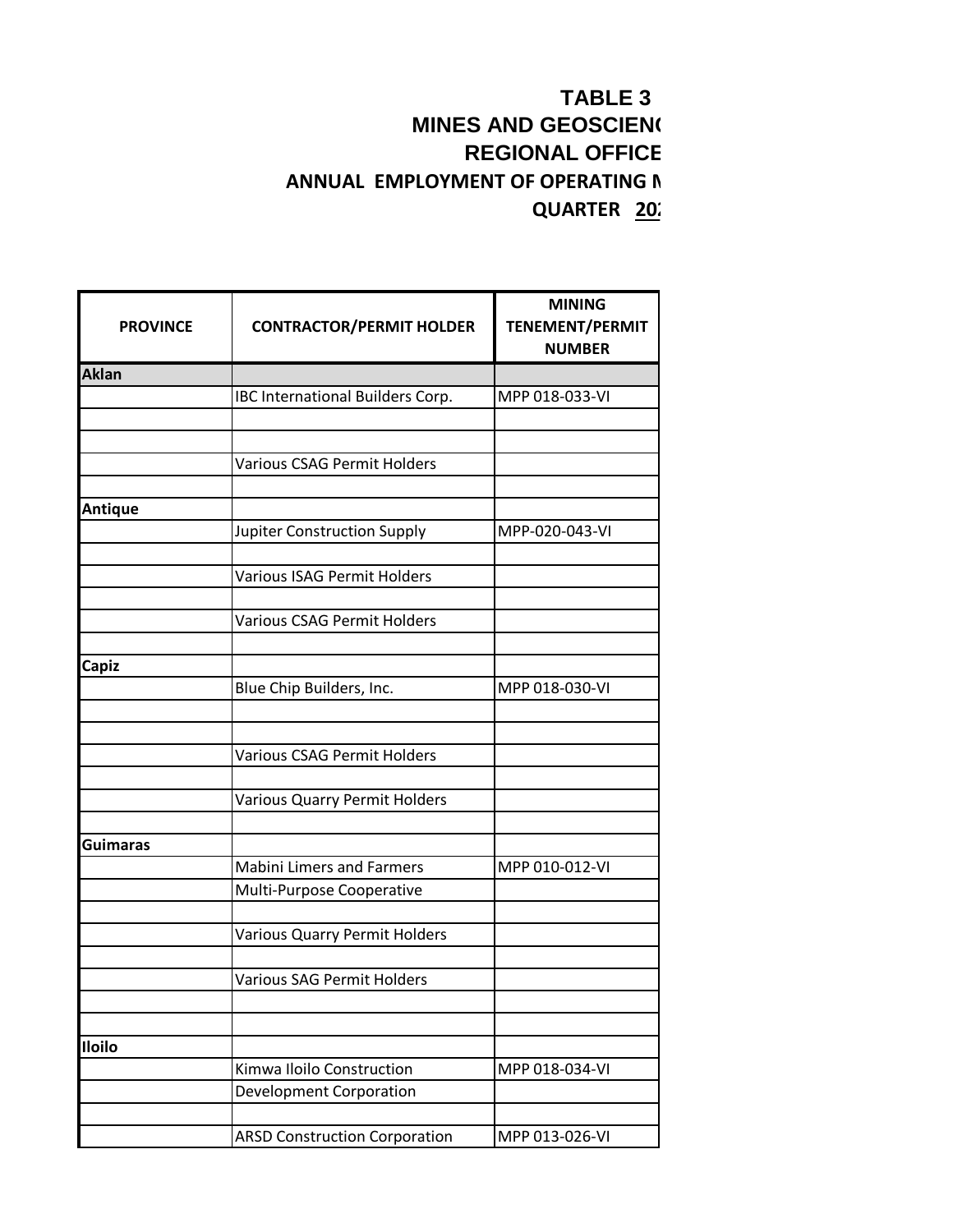|                          | <b>Roprim Construction</b>         | MPP 018-029-VI |
|--------------------------|------------------------------------|----------------|
|                          |                                    |                |
|                          |                                    |                |
|                          |                                    |                |
|                          | Kimwa Iloilo Construction          | MPP 017-028VI  |
|                          | <b>Development Corporation</b>     |                |
|                          |                                    |                |
|                          | <b>RL Royal Prime Construction</b> | MPP 017-027-VI |
|                          | former Stonehub, Inc.              |                |
|                          |                                    |                |
|                          | <b>MRCT Sand and Gravel</b>        | MPP 018-032-VI |
|                          |                                    |                |
|                          |                                    |                |
|                          | Republic Aggregates and            | MPP 017-027-VI |
|                          | Concrete Enterprises Corp.         |                |
|                          |                                    |                |
|                          | <b>Bombay Trucking and</b>         | MPP 019-038-VI |
|                          | <b>Hauling Services</b>            |                |
|                          |                                    |                |
|                          | F. Gurrea Construction Inc.        | MPP 019-039-VI |
|                          |                                    |                |
|                          |                                    |                |
|                          | Montepiedra Aggregates Corp.       | MPP 019-036-VI |
|                          |                                    |                |
|                          |                                    |                |
|                          |                                    | MPP 019-035-VI |
|                          | Smartmix Precast Concrete, Inc.    |                |
|                          |                                    |                |
|                          | Various Quarry Permit Holders      |                |
|                          |                                    |                |
|                          | Various SAG Permit Holders         |                |
|                          |                                    |                |
|                          |                                    |                |
| <b>Negros Occidental</b> |                                    |                |
|                          | Krushrock Corporation              | MPP 05-001-VI  |
|                          |                                    |                |
|                          |                                    |                |
|                          | GC & C, Inc.                       | MPP 07-006-VI  |
|                          |                                    | (2nd Renewal)  |
|                          |                                    |                |
|                          | Rocache Aggregates &               | MPP 010-013-VI |
|                          | <b>Development Corporation</b>     |                |
|                          |                                    |                |
|                          | ERJ Northern Negros Aggregates     | MPP 019-040-VI |
|                          |                                    |                |
|                          |                                    |                |
|                          | Kimwa Iloilo Construction Dev't.   | MPP 019-037-VI |
|                          |                                    |                |
|                          | <b>Corporation Talisay City</b>    |                |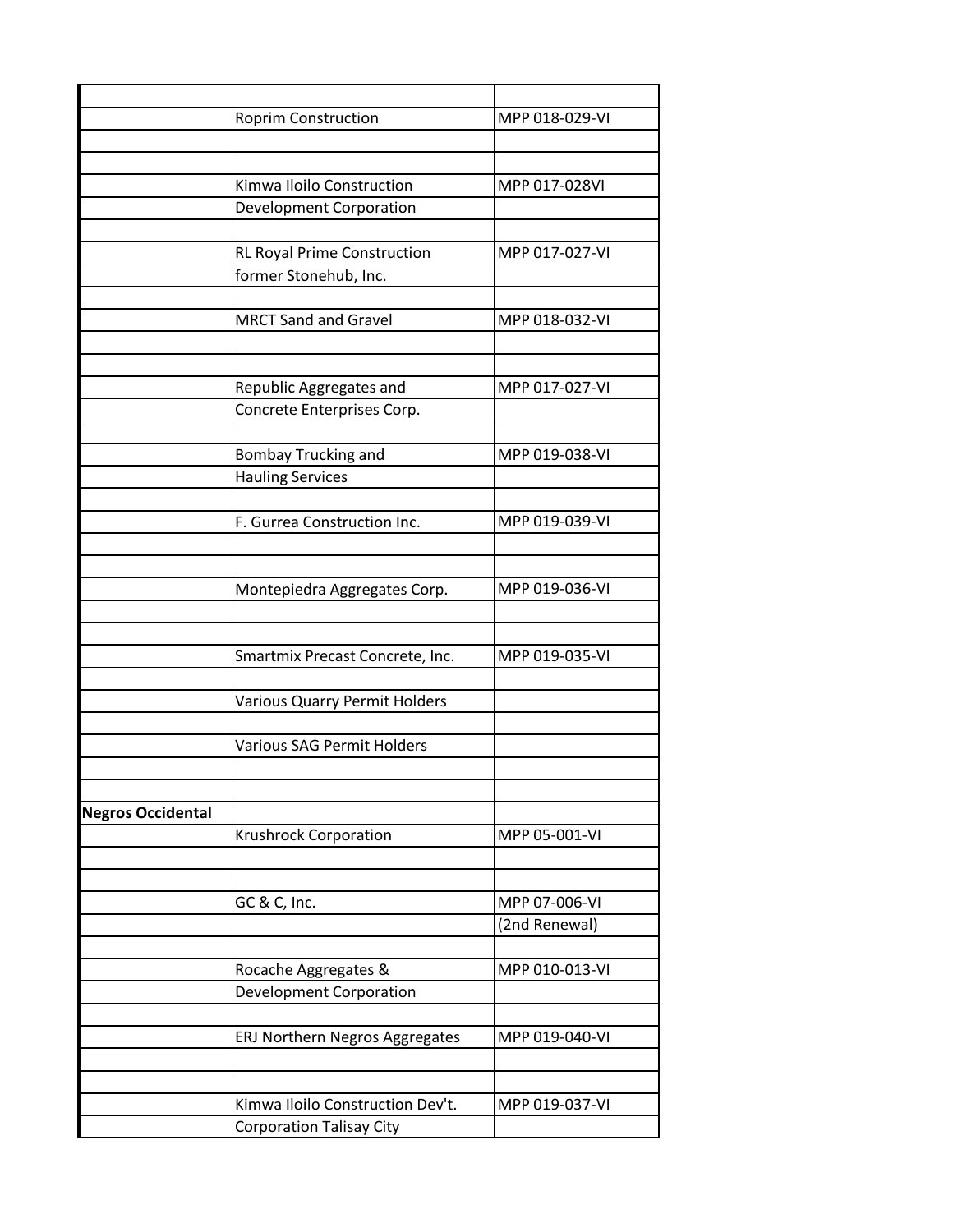| <b>TOTAL</b> |                                    |                |
|--------------|------------------------------------|----------------|
|              | Various Quarry Permit Holders      |                |
|              |                                    |                |
|              | <b>Various ISAG Permit Holders</b> |                |
|              |                                    |                |
|              | <b>Various CSAG Permit Holders</b> |                |
|              |                                    | (1st Renewal)  |
|              | Samson Añalucas                    | IP 06-009-VI   |
|              |                                    |                |
|              |                                    |                |
|              | Leilan D. Chua                     | IP 17-001-NIR  |
|              |                                    |                |
|              | NN Aggregates                      | MPP 021-044-VI |
|              |                                    |                |
|              | Mineral Corp.                      |                |
|              | Bravo Aggregates and               | MPP-020-41-VI  |
|              |                                    |                |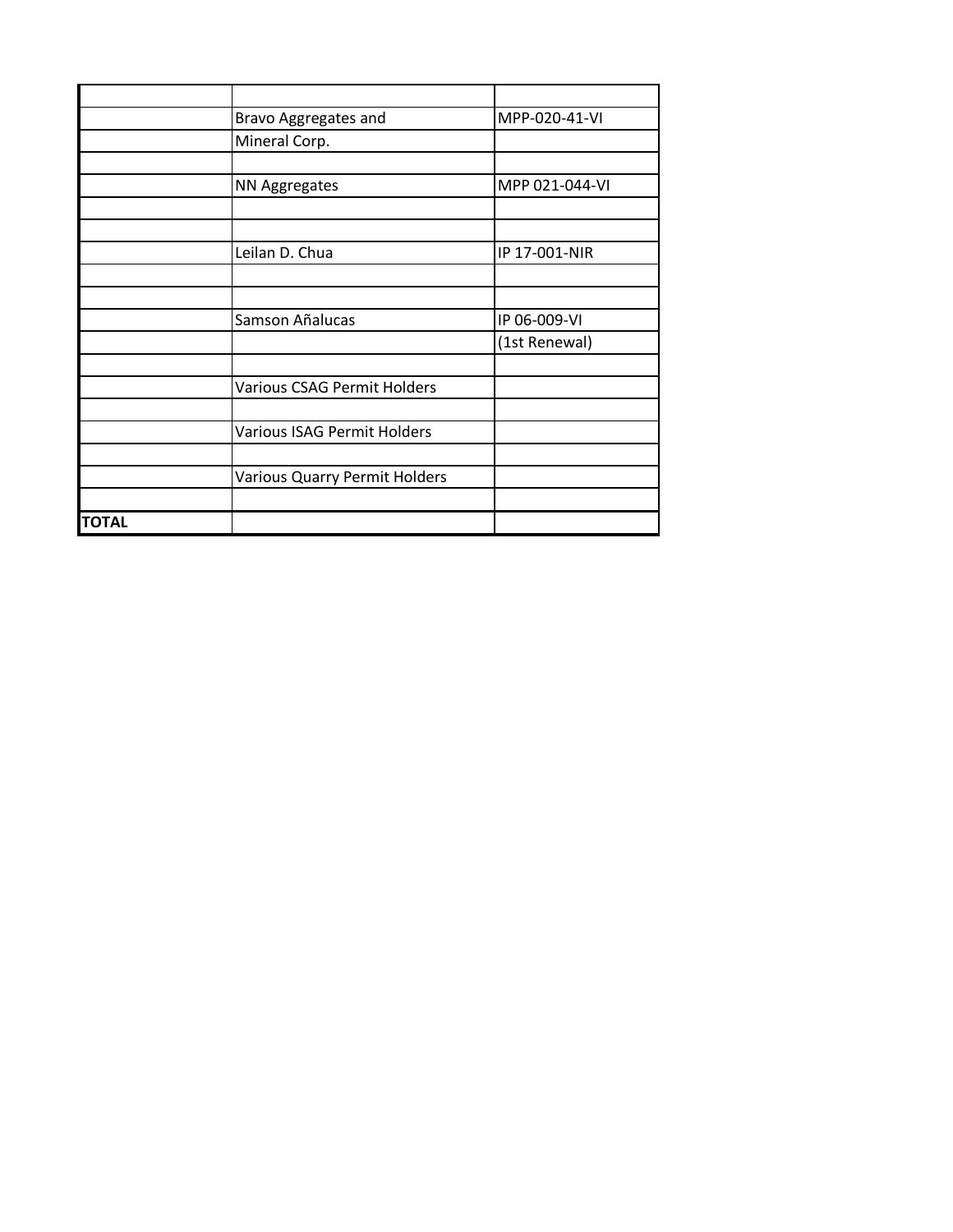## **CES BUREAU**  $R = \text{NO}$ .: 6 **AETALLIC MINES & QUARRIES**  $\underline{21}$

|                                     | <b>EMPLOYMENT</b> |        |              |
|-------------------------------------|-------------------|--------|--------------|
| <b>LOCATION</b>                     | <b>Male</b>       | Female | <b>Total</b> |
|                                     | 54                | 19     | 73           |
| Brgy. Laguinbanwa,                  | 5                 | 2      |              |
| Ibajay, Aklan                       |                   |        |              |
|                                     |                   |        |              |
|                                     | 49                | 9      | 58           |
|                                     |                   |        |              |
|                                     |                   | 8      | 8            |
| Brgy. Sto. Rosario, Tibiao, Antique |                   |        |              |
|                                     |                   |        |              |
|                                     |                   |        |              |
|                                     |                   |        |              |
|                                     |                   | 8      | 8            |
|                                     |                   |        |              |
|                                     | 219               | 56     | 275          |
| Brgy. Dinignan,                     | 23                | 7      | 30           |
| Roxas City, Capiz                   |                   |        |              |
|                                     |                   |        |              |
|                                     | 136               | 24     | 160          |
|                                     |                   |        |              |
|                                     | 60                | 25     | 85           |
|                                     |                   |        |              |
|                                     | 28                | 17     | 45           |
| Brgy. Mabini,                       |                   |        |              |
| Buenavista, Guimaras                |                   |        |              |
|                                     |                   |        |              |
|                                     | 24                | 12     | 36           |
|                                     |                   |        |              |
|                                     | 4                 | 5      | 9            |
|                                     |                   |        |              |
|                                     |                   |        |              |
|                                     | 158               | 45     | 203          |
| Brgy. Mali-ao, Pavia,<br>Iloilo     | 50                | 10     | 60           |
|                                     |                   |        |              |
|                                     |                   |        |              |
| Brgy. Tabucan, Cabatuan, Iloilo     | 16                |        | 16           |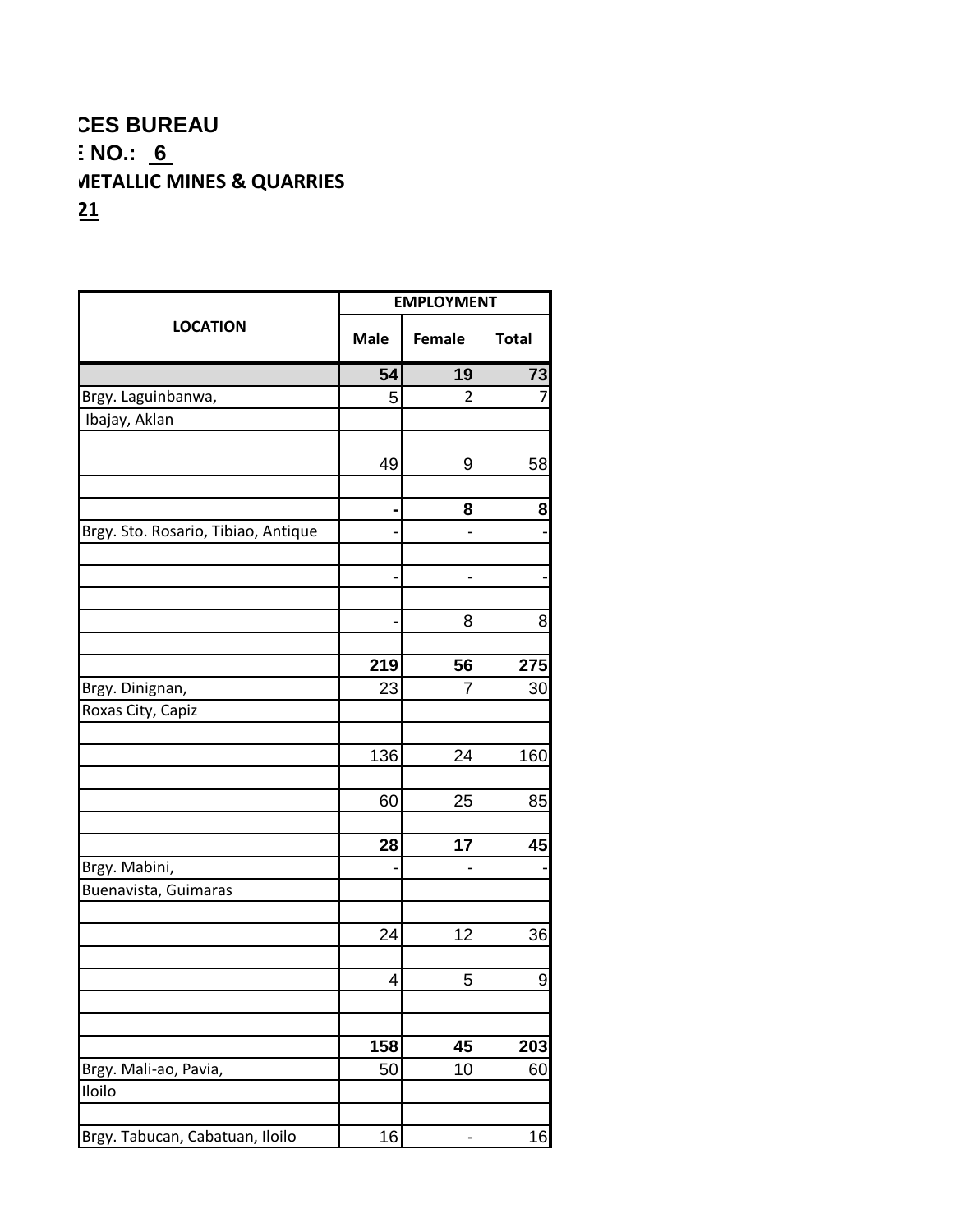| Brgy. Amamaros,                    | 8   | 15             | 23  |
|------------------------------------|-----|----------------|-----|
| Pototan, Iloilo                    |     |                |     |
|                                    |     |                |     |
| Brgy. Igtambo,                     |     |                |     |
| San Miguel, Iloilo                 |     |                |     |
|                                    |     |                |     |
| Sitio Calamaisan,                  | 10  | 1              | 11  |
| Brgy. Guihaman, Leganes, Iloilo    |     |                |     |
|                                    |     |                |     |
| Brgy. Pulo Maestra Vita,           | 22  | 1              | 23  |
| Oton, Iloilo                       |     |                |     |
|                                    |     |                |     |
| Brgy. Pamul-ogan,                  |     |                |     |
| Cabatuan, Iloilo                   |     |                |     |
|                                    |     |                |     |
| Brgy. Amamaros,<br>Pototan, Iloilo |     |                |     |
|                                    |     |                |     |
| Brgy. San Jose,                    | 18  | 4              | 22  |
| San Miguel, Iloilo                 |     |                |     |
|                                    |     |                |     |
| Brgy. Nipa,                        | 11  | 5              | 16  |
| Concepion, Iloilo                  |     |                |     |
|                                    |     |                |     |
| Brgy. Agcalaga, Calinog, Iloilo    | 13  | 3              | 16  |
|                                    |     |                |     |
|                                    |     |                |     |
|                                    |     |                |     |
|                                    | 10  | 6              | 16  |
|                                    |     |                |     |
|                                    |     |                |     |
|                                    | 426 | 93             | 519 |
| Brgy. Abuanan, Bago City,          | 45  | 3              | 48  |
| Negros Occ.                        |     |                |     |
|                                    |     |                |     |
| Brgy. Atipuluan, Bago City         | 25  | 3              | 28  |
| Negros Occ.                        |     |                |     |
|                                    |     | 3              |     |
| Brgy. Abuanan, Bago City,          | 10  |                | 13  |
| Negros Occ.                        |     |                |     |
| Brgy. Bagtic, Silay City,          | 21  | $\overline{2}$ |     |
| Brgy. Bagtic, Silay City,          |     |                | 23  |
|                                    |     |                |     |
| Brgy. Matab-ang, Talisay City,     | 14  | 3              | 17  |
| <b>Negros Occidental</b>           |     |                |     |
|                                    |     |                |     |